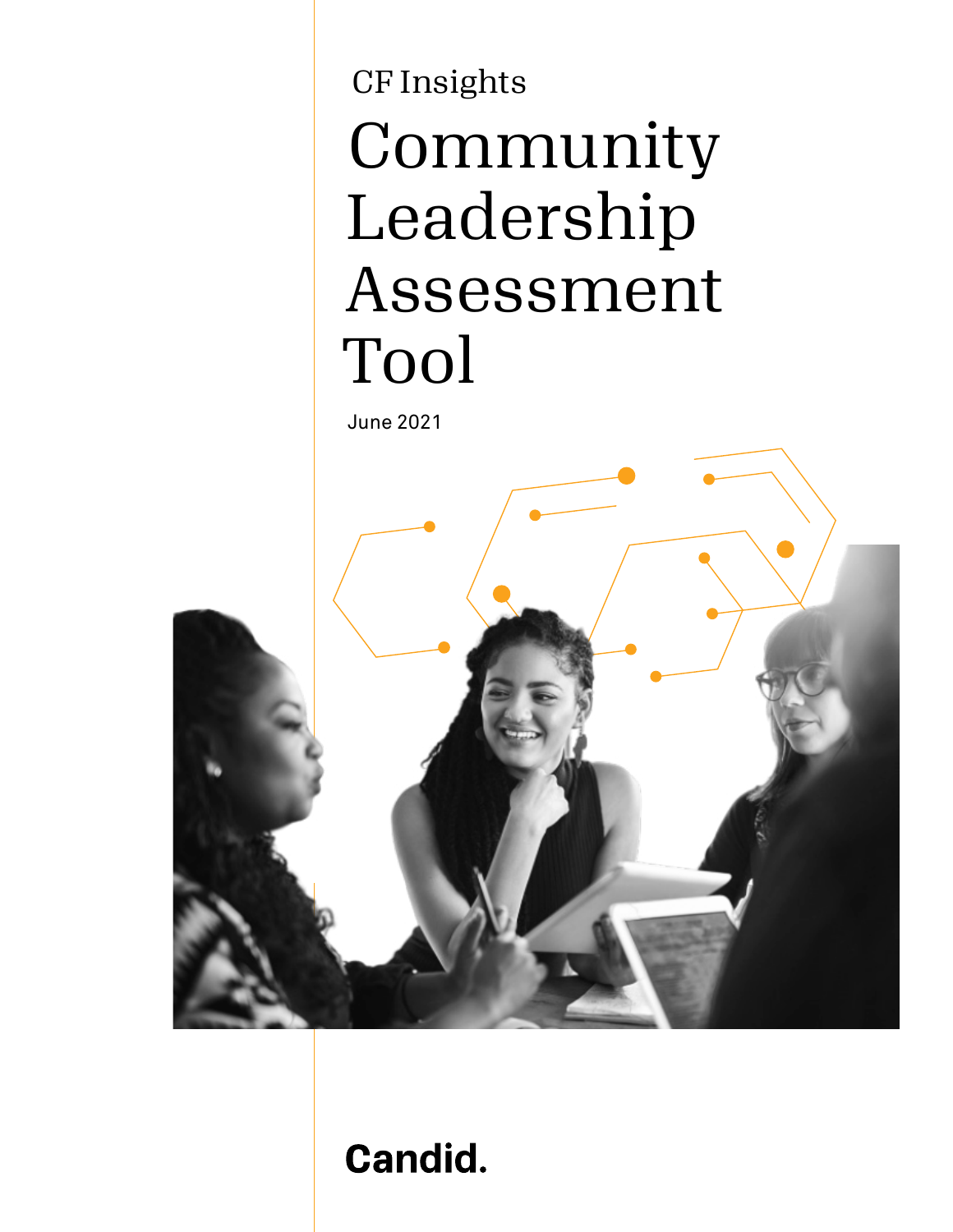### **Acknowledgments**

CF Insights would like to extend our thanks to the Charles Stewart Mott Foundation, whose generosity and support made the development of the Community Leadership Assessment Tool possible. CF Insights would also like to thank our colleagues at CFLeads, whose groundbreaking Framework for Community Leadership helped the community foundation field develop a "common language" of community leadership, and who provided close guidance on this tool's development.

Finally, CF Insights would like to offer a special thanks to Clotilde Perez-Bode Dedecker of the Community Foundation of Greater Buffalo, Lesley Grady of the Community Foundation for Greater Atlanta, Simeon Banister of the Rochester Area Community Foundation, Alex Saingchin of the East Bay Community Foundation, Katie Merrow of the New Hampshire Charitable Foundation, and Stuart Comstock-Gay of the Delaware Community Foundation, whose feedback and insights were crucial during the early stages of the tool's development.

### **About CF Insights**

The idea behind CF Insights is simple: What if each community foundation could know what all community foundations collectively know? CF Insights, a service of Candid, responds to a hunger for shared knowledge and greater impact among U.S. community foundations. Community foundations grow stronger when their decisions are based on timely, accurate, and complete information. Through CF Insights, community foundations improve performance and sustainability—individually and collectively. For information about CF Insights membership, consulting services, and free tools and research, visit [cfinsights.candid.org](https://cfinsights.candid.org/s/) or tweet @cfinsights.

### **About Candid**

Every year, millions of nonprofits spend trillions of dollars around the world. Candid finds out where that money comes from, where it goes, and why it matters. Through research, collaboration, and training, Candid connects people who want to change the world to the resources they need to do it. Candid's data tools on nonprofits, foundations, and grants are the most comprehensive in the world. Foundation Center and GuideStar joined forces to become Candid, a 501c3 nonprofit organization. Find out more at [candid.org](http://candid.org).

© 2021 Candid.

This work is made available under the terms of the Creative Commons Attribution-NonCommercial 4.0 International License. creativecommons.org/licenses/by-nc/4.0

[doi.org/dnw8](http://doi.org/dnw8)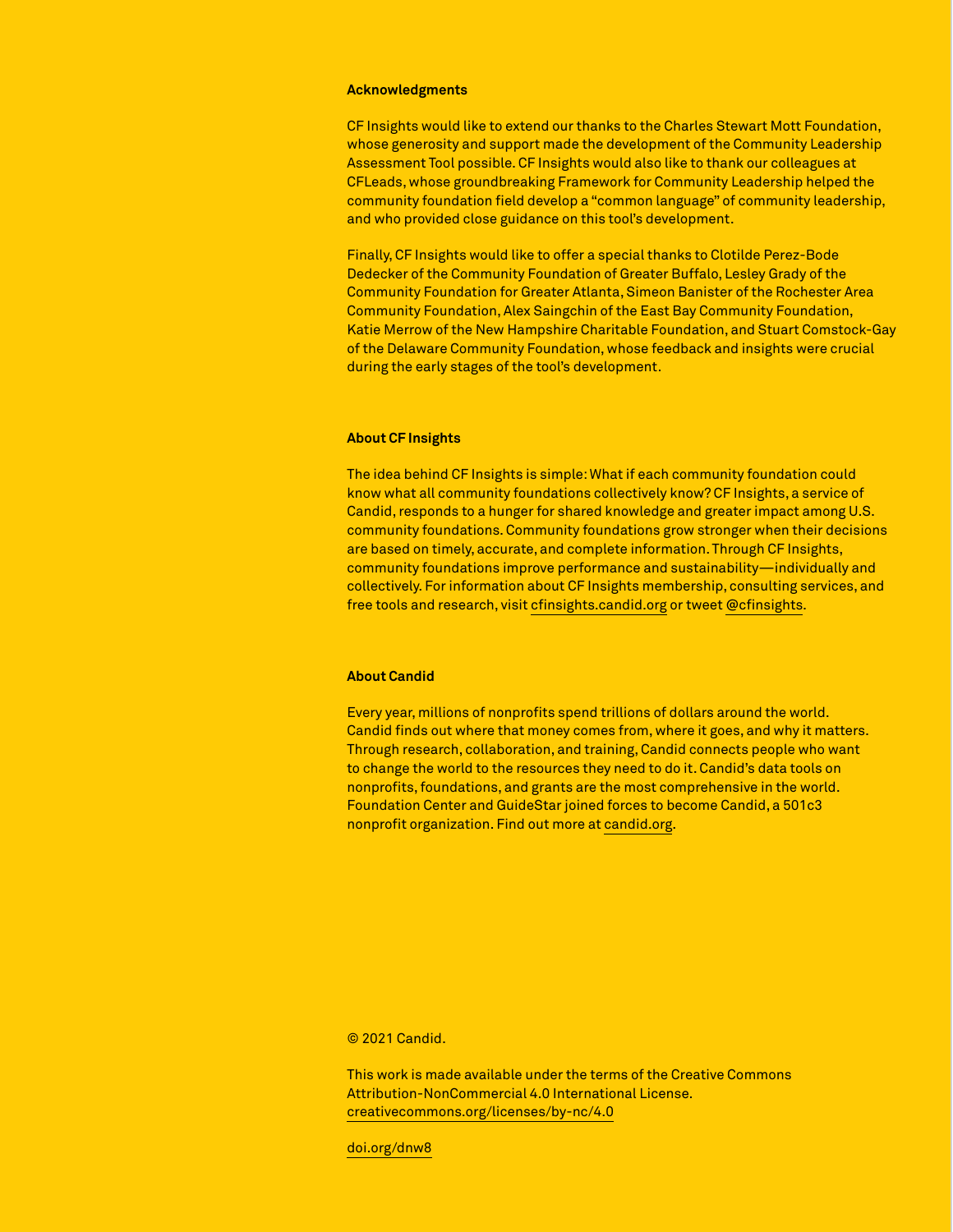# Guidance for the Community Leadership Assessment Tool

# **About the Community Leadership Assessment Tool**

The Community Leadership Assessment Tool focuses on foundations' engagement in community leadership activities, including their commitment to community leadership work and a self-assessment of their foundation's performance on these activities.1 Its development was informed by conversations among community foundations who desired a structured mechanism to assess their community leadership activities and communicate the impact of their work beyond financial metrics.

The Community Leadership Assessment Tool has five sections:

1. Community leadership activities. The items in this section ask foundation staff whether or not they engage in seven distinct community leadership activities, such as shaping policy or helping to build nonprofit capacity.

In sections 2-5, foundations are asked to rate their level of engagement in several dimensions of community leadership on a scale from 1-7, 1 being "minimal" and 7 being "strong." Descriptions accompany the rating scale to tangibly define what "minimal," "basic," "intermediate," or "strong" engagement looks like in each of these dimensions. Space is also available in each section for respondents to provide clarifying comments.

- 2. Organizational culture. This section taps into organizational culture, policies, and practices that support community leadership work, including mission and values; community voice; a commitment to diversity, equity, and inclusion; learning; and integrity.
- 3. Relationships. This section focuses on how foundations engage with community stakeholders and includes items related to community trust; convening and collaboration; and shared leadership.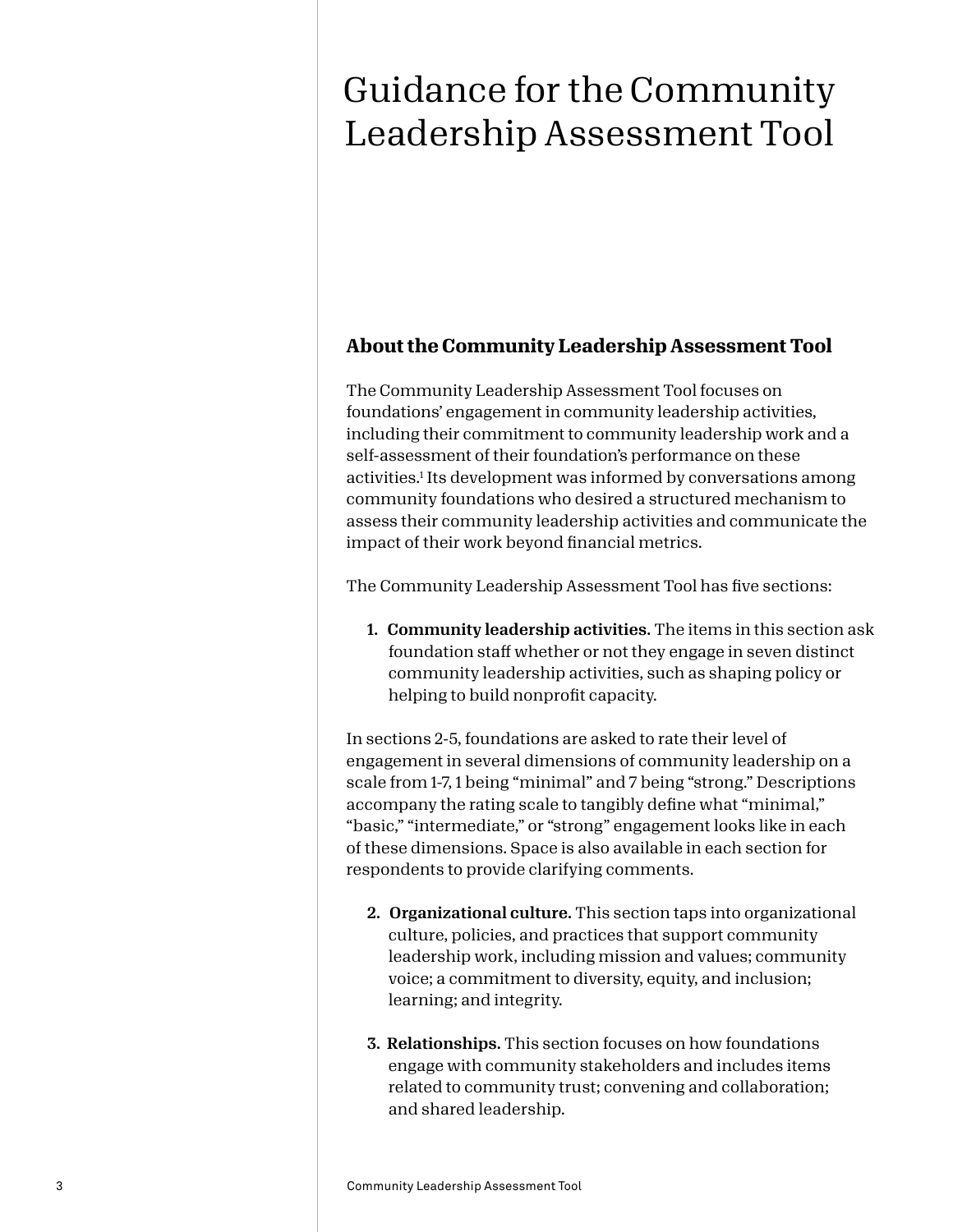- 4. Resources. This section focuses on the extent to which the foundation has the resources and capacity to support community leadership activities through human capital; donor engagement; and business model.
- 5. Understanding and skills. These questions focus on foundation practices in the following areas as they relate to their community leadership efforts: community knowledge; community change processes; communications; strategic orientation; public policy; and evaluation.

# **Developing the Community Leadership Assessment Tool**

The Community Leadership Assessment Tool emerged from an 18-month development process involving interviews with field leaders about their assessment needs, along with a review of related tools. Field leaders advocated for a tool that was easy-to-use and that could help them benchmark their progress, as well as a tool that could contribute to improving their community leadership practices.

Based on these initial conversations, two tools—a more detailed version and a shorter, less detailed version—were created and piloted with a small group of community foundation leaders. Both tools were substantially influenced by CFLeads' Framework for Community Leadership2 as well as the Organizational Mapping Tool, which the Ford Foundation uses with its BUILD grantees<sup>3</sup>.

In this initial pilot, stakeholders expressed a preference for the longer version of the tool, which allows for both quantitative ratings and qualitative responses. Following this pilot, some of the questions were adjusted and several new questions were added.

In the second pilot, the draft Community Leadership Assessment Tool was tested again, resulting in some minor tweaks. An analysis of survey responses showed sufficient variation among the survey items, suggesting the tool is nuanced enough to capture differences in practice. Pilot testers also gave high marks for relevance and ease of use.

# **Using the Community Leadership Assessment Tool**

The Community Leadership Assessment Tool is [available online](http://candid.org/howwelead)4 and is designed to be taken every two to three years and may be especially helpful as part of strategic planning processes. All staff involved in community leadership work can complete the assessment, which takes approximately 25–30 minutes to complete.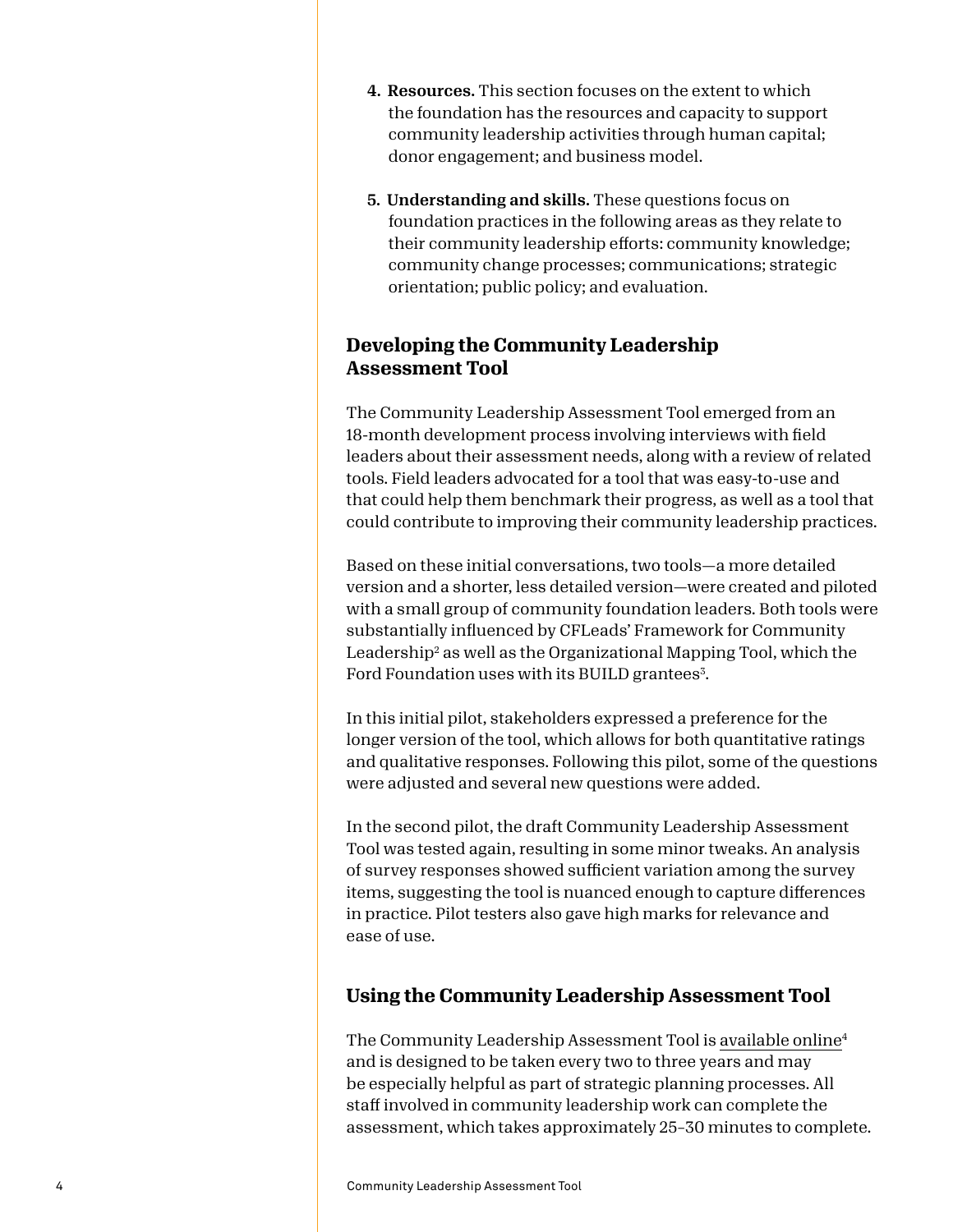It is to be expected that foundations will engage in some practices and not others; thus, there is no value judgment placed on whether items are rated as "minimal" versus "strong." Keep in mind that no foundation will answer "strong" on every dimension. Honest responses about the assessment of the current (not desired) state of your foundation's efforts will help drive more meaningful discussion.

At the foundation-level, this tool is designed to inform practice. Foundations should carve out time to discuss the results, particularly any differences in ratings among staff members and/or areas where foundation staff ratings tended toward "minimal." For foundation-level discussions emerging out of the Community Leadership Assessment Tool, it may be useful to engage CFLeads or other external facilitators or consultants to guide conversations around practice. CF Insights can also assist the foundation in examining its operating model and ability to expand its investment of resources in community leadership efforts.

At the field level, results from this tool will be aggregated by CF Insights to provide a broader perspective on how foundations are engaging in community leadership efforts. Average scores for each of the items are available on [cfinsights.candid.org.](https://cfinsights.candid.org/s/) Initial benchmarking averages are based on a sample of 34 responses collected during the pilot. Over time, as more foundations use the tool and submit their scores online, averages will become more reliable. CF Insights will also use aggregated, field-wide data to publish periodic briefs on the state of community leadership work.

# **Relating the Community Leadership Assessment Tool to CFLeads' Framework for Community Leadership**

CF Insights has partnered with CFLeads to perform a comprehensive crosswalk between this tool and their Framework for Community Leadership for your reference. Each item in sections 2 through 5 of this tool will note the corresponding first and second-level building blocks of community leadership within CFLeads' Framework.

If you have any questions about this tool, please email [cfinsights@candid.org](mailto:cfinsights%40candid.org?subject=Survey).

<sup>1.</sup> Although there are several ways to define community leadership, the most widely referenced definition comes from CFLeads, which states on their website that "community leadership happens when community foundations move beyond grantmaking and act as valuable partners that drive positive change in the area(s) they serve."

<sup>2.</sup> [cfleads.org/what-we-do/the-framework-for-community-leadership](http://cfleads.org/what-we-do/the-framework-for-community-leadership)

<sup>3.</sup> This tool is adapted from the "Organizational Mapping Tool Individual Worksheet" (updated 2016) by Bess Rothenberg and is licensed under a Creative Commons Attribution 4.0 International License.

<sup>4.</sup> [candid.org/howwelead](http://candid.org/howwelead)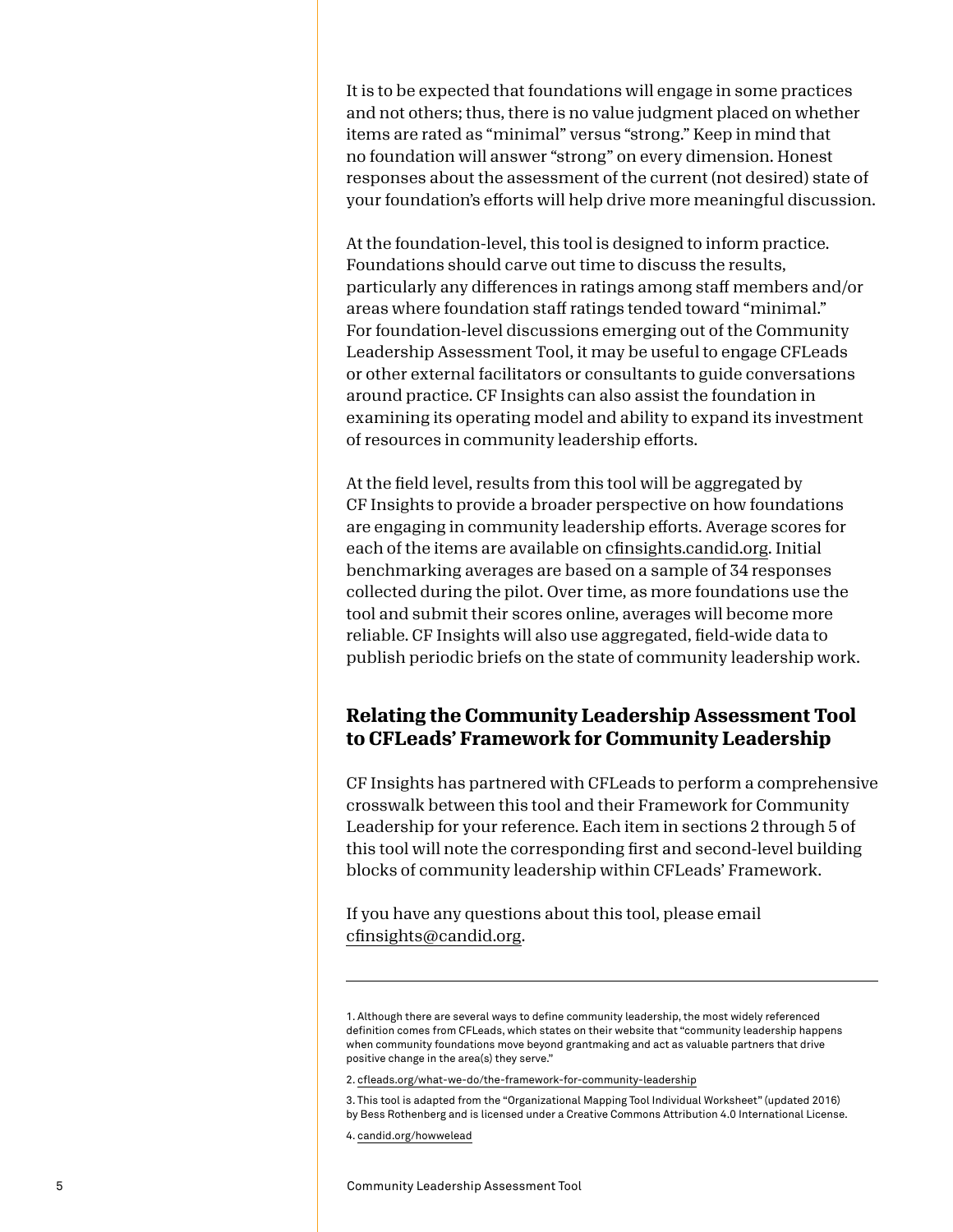# Community Leadership Assessment Tool

There are five main sections to the Community Leadership Assessment Tool. Section 1 asks respondents to indicate in which community leadership activities the foundation engages, and sections 2–5 focus on both internal and external-facing work related to executing community leadership: organizational culture; relationships; resources; and understanding and skills.

# **Section 1: Community leadership activities**

| <b>Our foundation has engaged</b><br>in the following activities in the<br>past 12 months:                                                                                                                                                                      | <b>Yes</b> | <b>No</b> | No, but has<br>done so in<br>the past | No, but plans<br>to do so in<br>the future |
|-----------------------------------------------------------------------------------------------------------------------------------------------------------------------------------------------------------------------------------------------------------------|------------|-----------|---------------------------------------|--------------------------------------------|
| Commissioned and disseminated local data<br>and research to help understand the nuances of<br>community challenges and provide information to<br>help solve problems.                                                                                           |            |           |                                       |                                            |
| Engaged residents to actively listen to their concerns<br>and engage them in community problem-solving.                                                                                                                                                         |            |           |                                       |                                            |
| Worked across sectors, recognizing that community<br>challenges cannot be solved by any one entity or<br>sector.                                                                                                                                                |            |           |                                       |                                            |
| Engaged in public conversations and other activities<br>intended to influence the development of public<br>policy, recognizing that government systems have a<br>significant impact on community challenges.                                                    |            |           |                                       |                                            |
| Marshalled resources beyond the foundation's own<br>grants-from private foundations as well as from<br>local, state and federal government-to address<br>community needs.                                                                                       |            |           |                                       |                                            |
| Developed and disseminated tools, resources, and<br>training programs in areas of strategic interest to help<br>build the community foundation field. (For example,<br>COF Committee assignments, other commitments to<br>field-related affinity groups, etc.). |            |           |                                       |                                            |
| Provided services to build the leadership,<br>management, and governance capacity of local<br>nonprofit organizations. (For example, training,<br>technical assistance, peer networking facilitation,<br>information on nonprofit management concerns, etc.)    |            |           |                                       |                                            |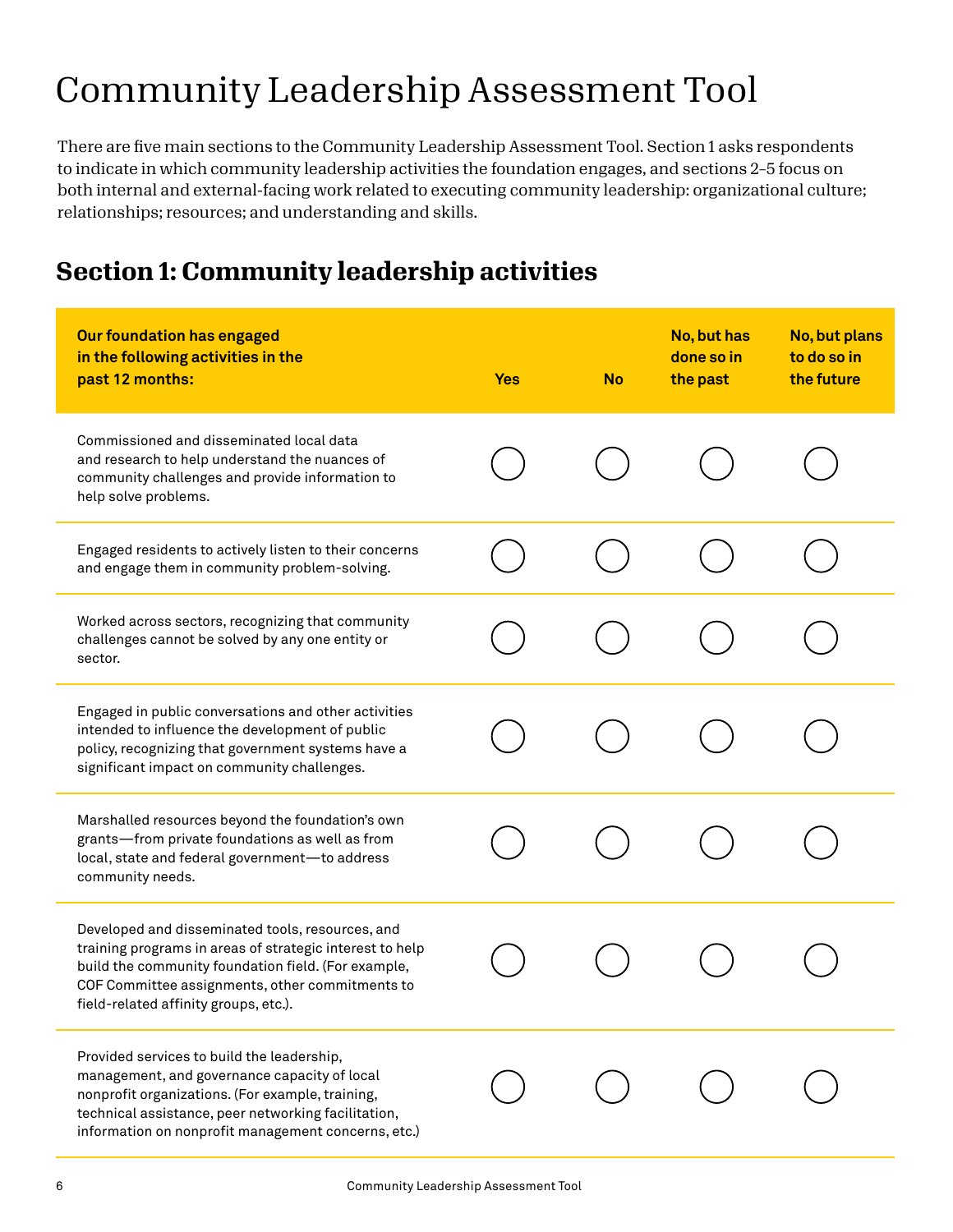# **Section 2: Organizational culture**

# 2A. Mission and values



leadership work.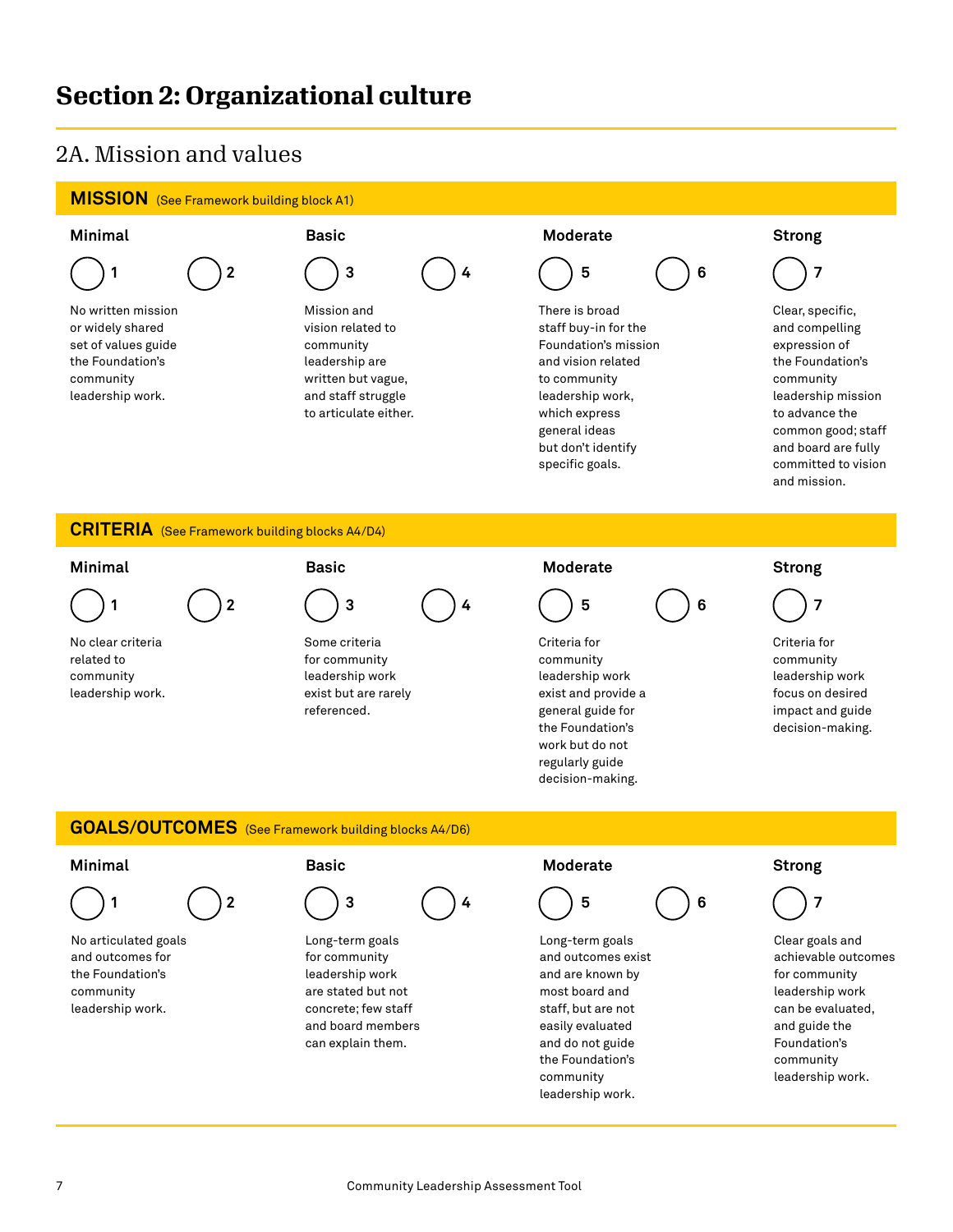# 2B. Community voice

### **ENGAGEMENT** (See Framework building blocks B1/B2/D3)



does not engage community members in its work.



The Foundation occasionally engages community members in its work.



The Foundation consistently engages community members in its work and has processes in place to facilitate their engagement.





The Foundation has established processes in place to engage community members in its work that fosters a sense of shared ownership.

# 2C. Commitment to DEI





Voices of underserved communities served by the Foundation are not reflected in organizational decision-making; The Foundation does not include community members as part of its board, staff, and/ or committees.





Voices of underserved communities are occasionally reflected in organizational decision-making. Community members may have some representation on board, staff, and/or committees.







Voices of underserved communities the Foundation serves are proactively sought and have clear influence in organizational decision-making. Foundation board, staff, and committees are drawn from throughout the community and seen as representing a broad cross-section of the community.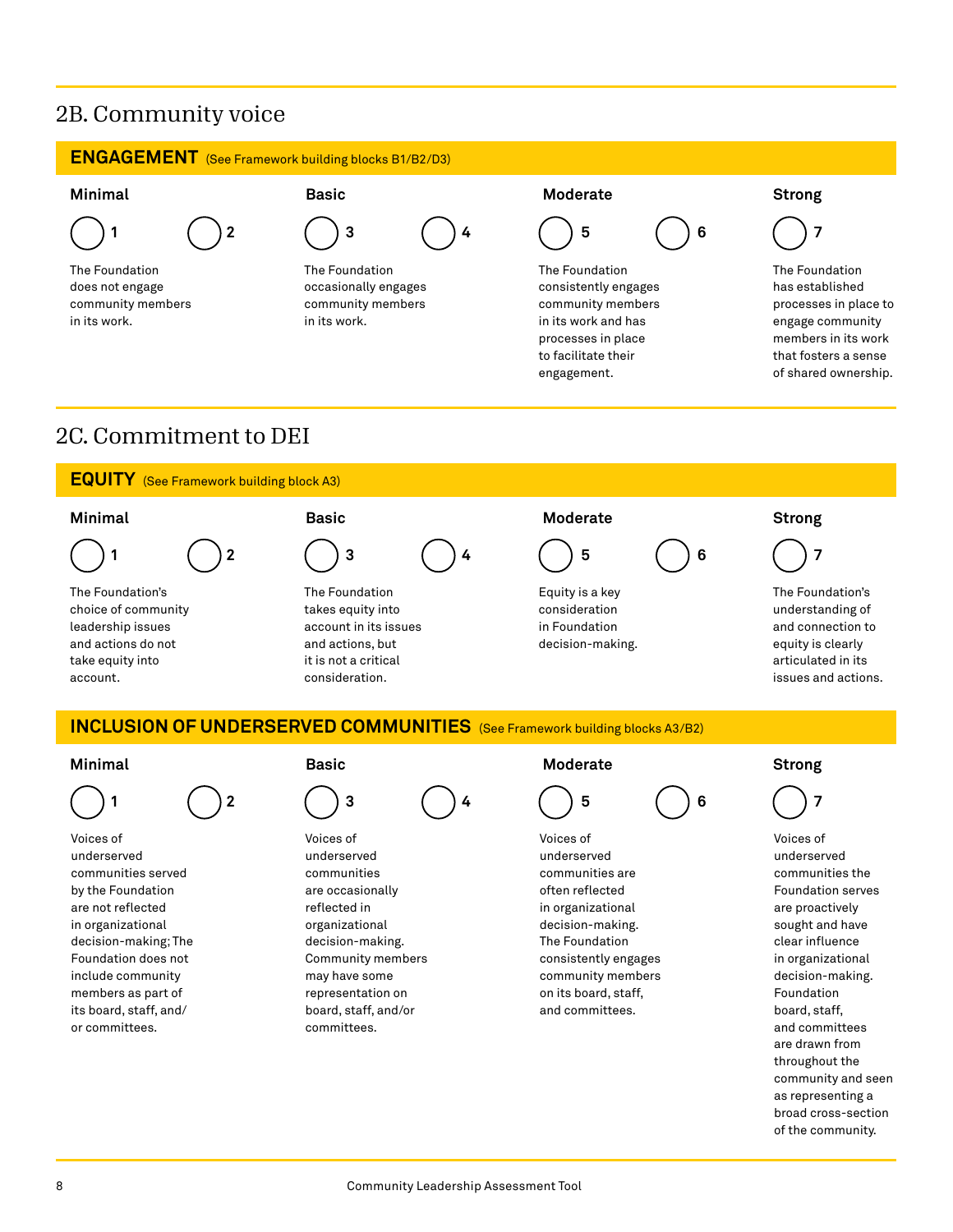### **ROLE OF POWER** (See Framework building blocks A3/D2)

### The Foundation does not reflect on the role of race, class, culture, and/ or power imbalances in its work with the community. The Foundation acknowledges the role of race, culture, and/or power imbalances in its work with the community but doesn't have a clear way of addressing these factors in its work. The Foundation understands the role of race, culture, and power imbalances and has a variety of tools to address these factors in its work. The Foundation is explicit about the role of race, culture, and/or power imbalances in its work with the community, and accounts for these factors.  **1 2 3 4 5 6 7 Minimal Basic Moderate Strong**

# 2D. Learning

## **INFLUENCE OF LEARNING CULTURE** (See Framework building blocks A4/D1)

There is no interest in or available capacity to support reflection and learning, nor is evidence used to refine the Foundation's strategy or practices.



Capacity to allow for reflections and learning is limited; there is little evidence used to refine strategy and practice.



learning occur, but irregularly; evidence is inconsistently applied in strategy and practice improvement.

A culture of reflection and learning exists, and resources are available to ensure that learning from evidence and experience occurs. Improvements in

strategy and practice and other lessons are shared internally and externally.

**LONG-TERM FOCUS** (See Framework building blocks A4/D6)

The Foundation tends to use a short-term lens in its work.



The Foundation works on community issues, but those issues are not likely to address root causes or have long-term impact.

### **Minimal Basic Moderate Strong**



The Foundation's strategy focuses on community issues that address root causes and have the potential for significant impact but is evolving with no clear theory of change.



The Foundation focuses its community leadership efforts on long-term impact; likely to be accompanied by theory of change and clear strategy.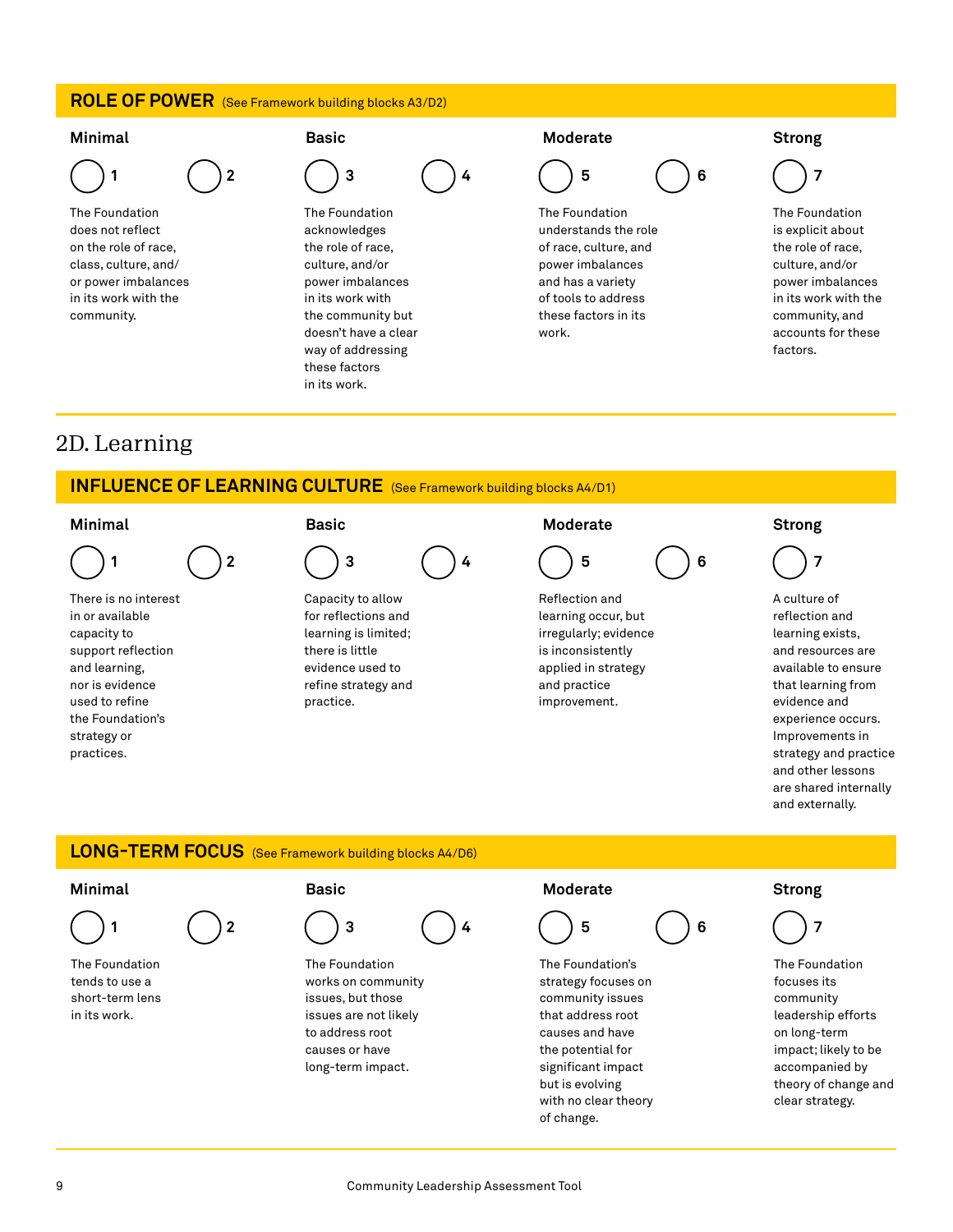# 2E. Integrity

### **COMMUNITY INTERACTIONS** (See Framework building blocks B1/B2)





through both informal and

provide ongoing feedback.

10 Community Leadership Assessment Tool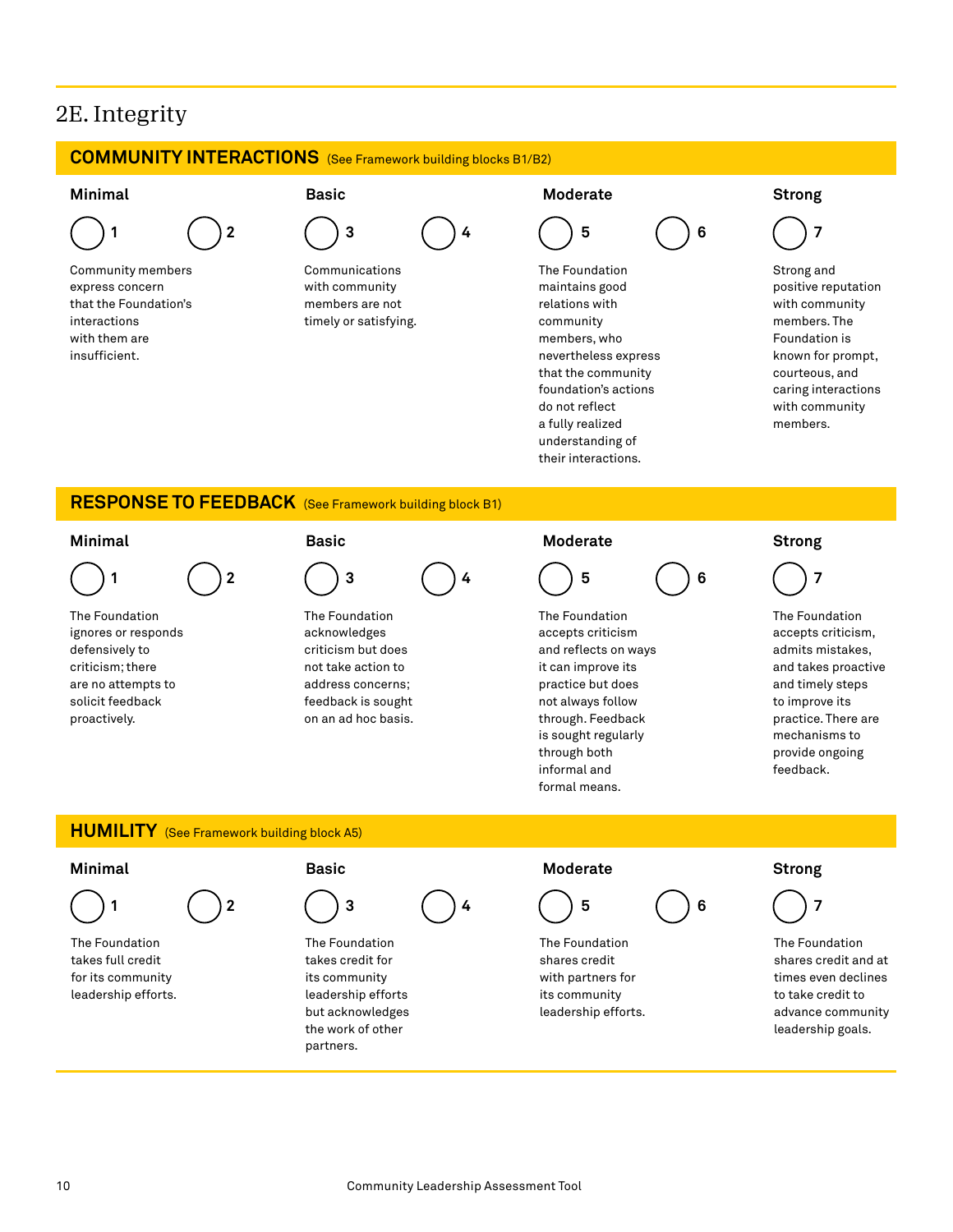2F. Provide clarifying comments on any items in the Organizational Culture section.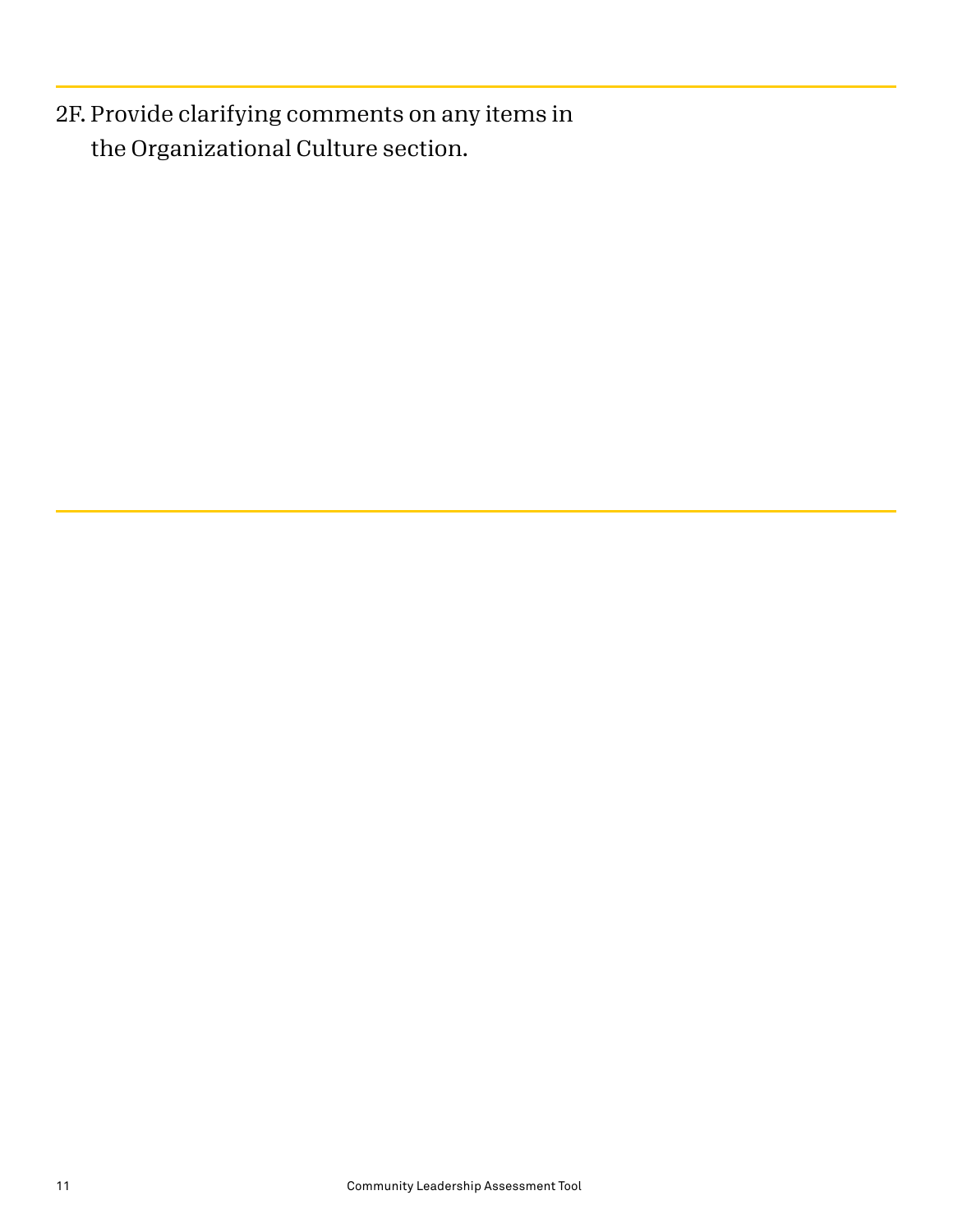# **Section 3: Relationships**

# 3A. Community trust

## **ASSET-BASED (VS DEFICIT-BASED) PERSPECTIVE** (See Framework building blocks B1/D2)

The Foundation's analysis of community issues focuses on the problems facing them, without recognizing the assets (knowledge, relationships, capacities) of communities.

 **1 2 3 4 5 6 7**

The Foundation's analysis focuses on challenges faced by the community, with little attention to its assets (knowledge, relationships, capacities).

### **Minimal Basic Moderate Strong**



The Foundation recognizes the assets (knowledge, relationships, capacities) that community members offer, but does not proactively tap into this expertise.



The Foundation values and leverages the range of assets (knowledge, relationships, capacities) that community members offer.

### **MEETING TIMES AND SPACE** (See Framework building block C1)



The Foundation does not consult others in choosing meeting spaces and meeting times.



The Foundation sometimes considers the pros and cons of meeting times and locations, but tends to choose times and locations that discourage participation.

# **Minimal Basic Moderate Strong**



The Foundation regularly considers the pros and cons of meeting times and locations and makes an effort to meet at spaces and at times that encourage participation.



The Foundation works with community members and stakeholders to choose meeting venues and times that maximize participation.

# 3B. Convening and collaboration

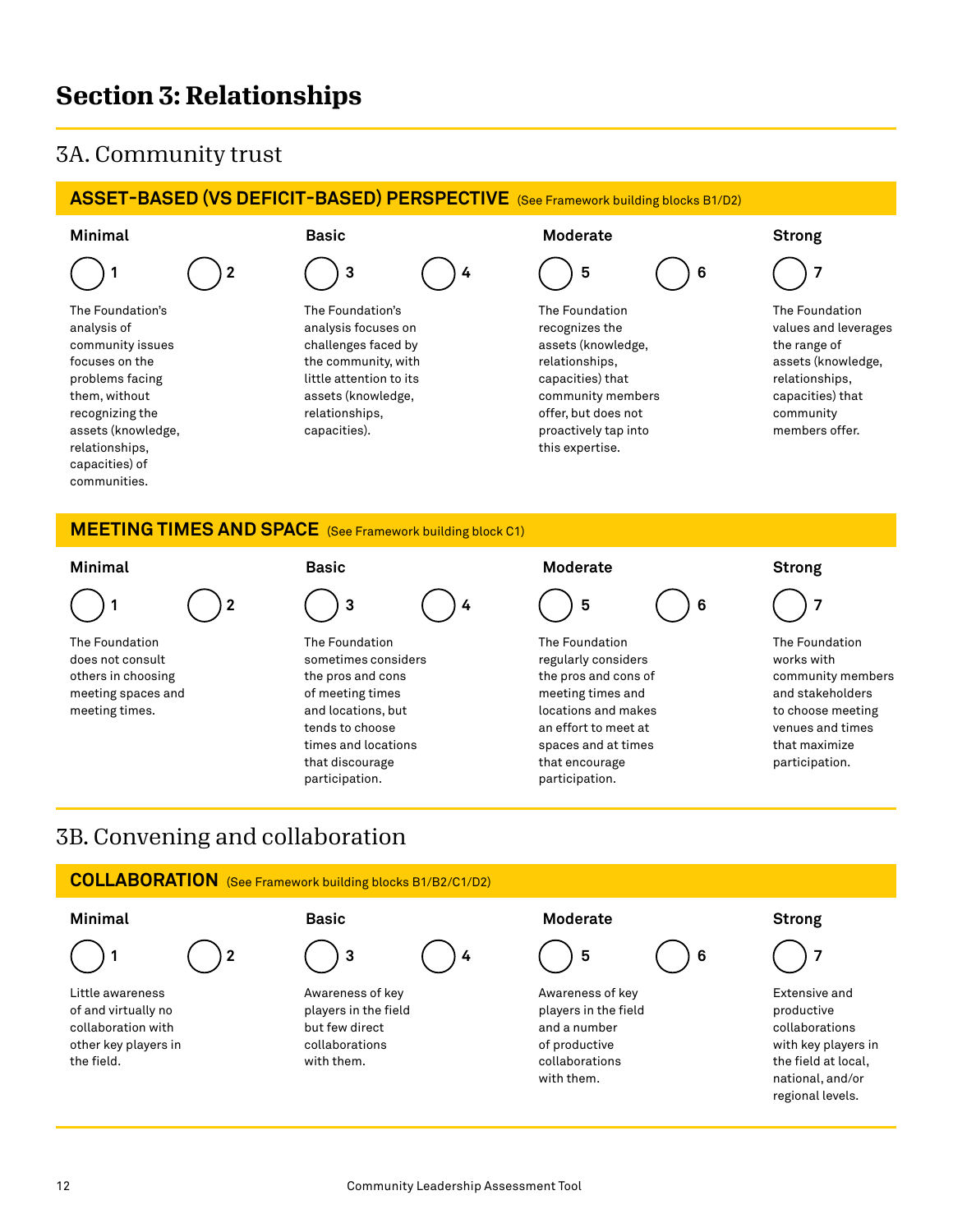# 3C. Shared leadership

### **LEADERSHIP DEVELOPMENT** (See Framework building blocks B3/C1)



Community leadership priorities are determined without input from community members.



Community leadership priorities are determined by staff or donors; some consultation with community members occurs but their input is not prioritized.

```
Community
leadership priorities 
are determined 
through consultation 
and research, but 
processes to engage 
community members 
may be uneven or not 
fully fleshed out.
```
Community leadership priorities are derived systematically; can include consultation with community stakeholders and pertinent research on community needs.

### **CONSULTATION WITH POLICYMAKERS** (See Framework building block D5)



Community leadership priorities are determined without input from policymakers.





Community leadership priorities are determined by staff or donors; some consultation with policymakers occurs but their input is not prioritized.

### **Minimal Basic Moderate Strong**



Community leadership priorities are determined through consultation and research, but processes to engage policymakers may be uneven or not fully fleshed out.



Community leadership priorities are derived systematically; can include consultation with policymakers and pertinent research on community needs.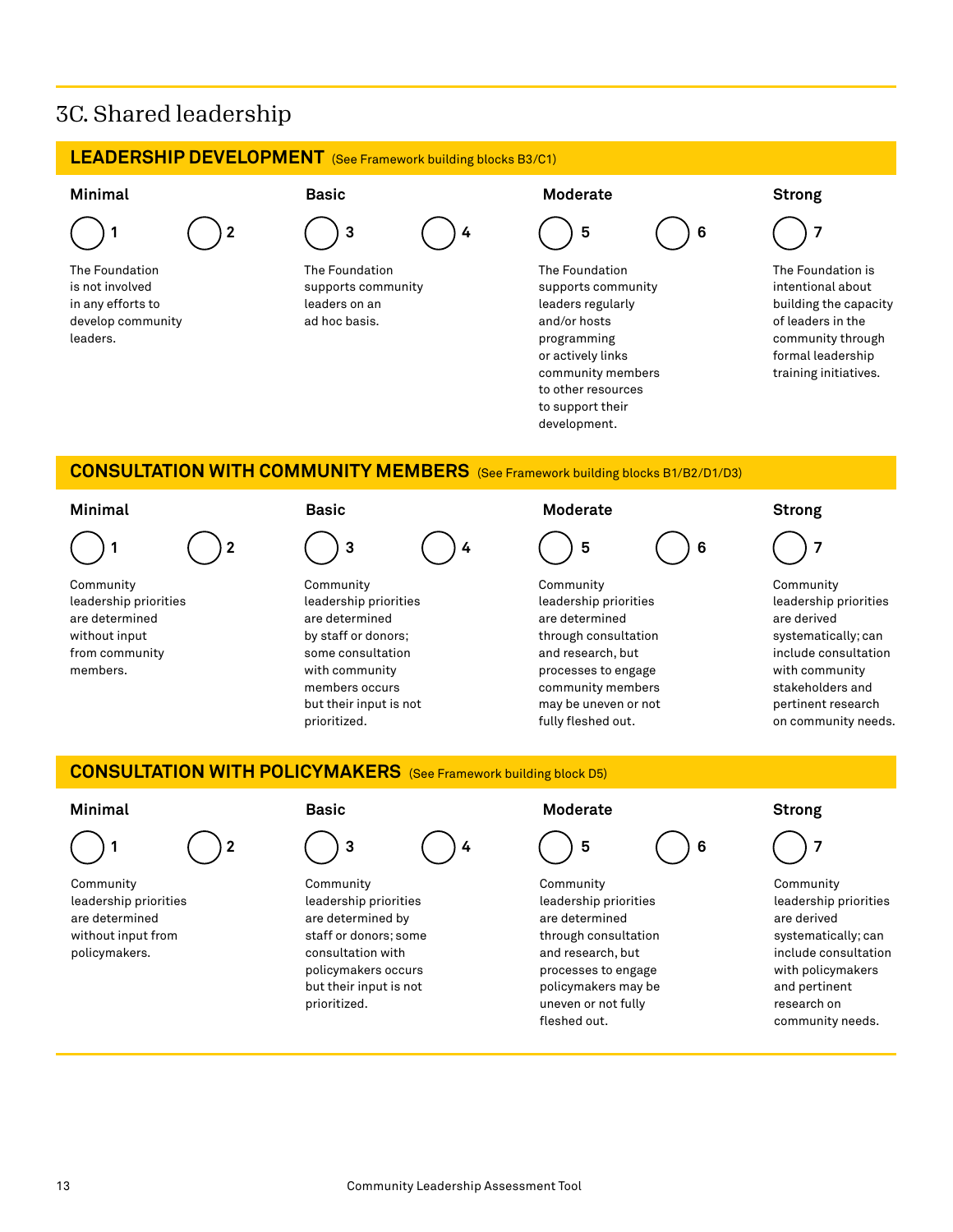

3D. Provide clarifying comments on any items in the Relationships section.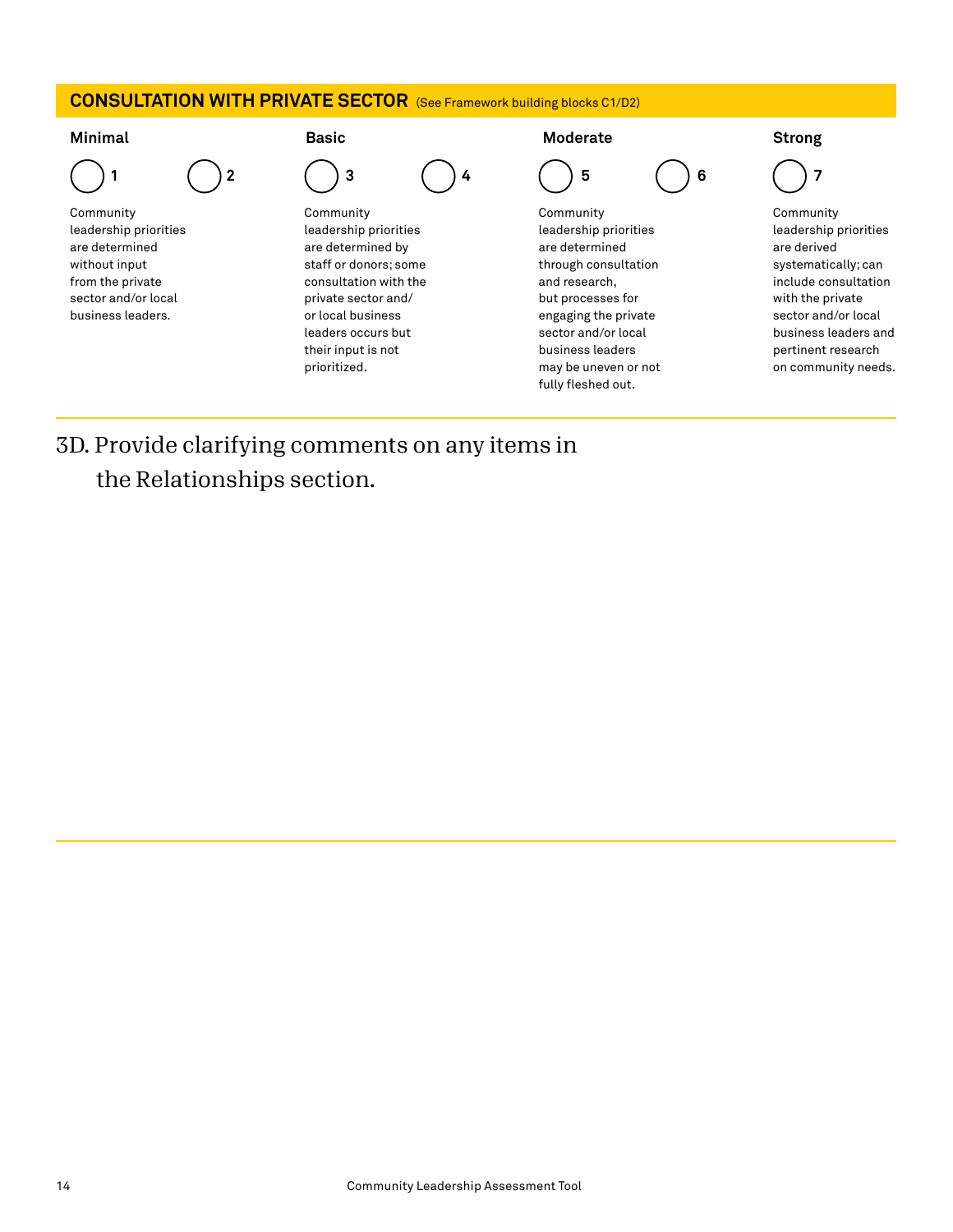# **Section 4: Resources**

# 4A. Human capital

# **DIVERSE REPRESENTATION** (See Framework building blocks A2/A3)

 **1 2 3 4 5 6 7**

Board, staff, volunteers, vendors, and others are drawn from a limited pool and have little relevant experience and do not include underserved communities.



Board, staff, volunteers, vendors and others are drawn from a small range of fields and some have relevant experience; there is minimal representation of people from underserved communities.





Board, staff, volunteers, vendors, and others are drawn from several appropriate fields and include representation from underserved communities; most have some relevant experience.



Board, staff, volunteers, vendors and others are drawn from a wide variety of appropriate fields; underserved communities are well represented; members have extensive experience and practice expertise.

### **CEO EVALUATION** (See Framework building block C3)





Community leadership is not a criterion for evaluating the CEO.

## **Minimal Basic Moderate Strong**



Community leadership is part of the job description, but the CEO is not evaluated on related performance.



Community leadership is a secondary criterion for CEO evaluation.



Commitment to community leadership is a key criterion in evaluating the CEO.

# **STAFF STRUCTURE** (See Framework building block C3)



Community leadership work is ad hoc and not reflected in job descriptions or staff structure.



Community leadership is an emerging area of work but tends to be siloed; job descriptions and staff structure to support community leadership work are not fully fleshed out.

# **Minimal Basic Moderate Strong**



Community leadership is integrated into the Foundation's work; this is reflected to some extent in job descriptions and staff structure.



Community leadership work is integrated into all functional areas. This is reflected in job descriptions and staffing structure.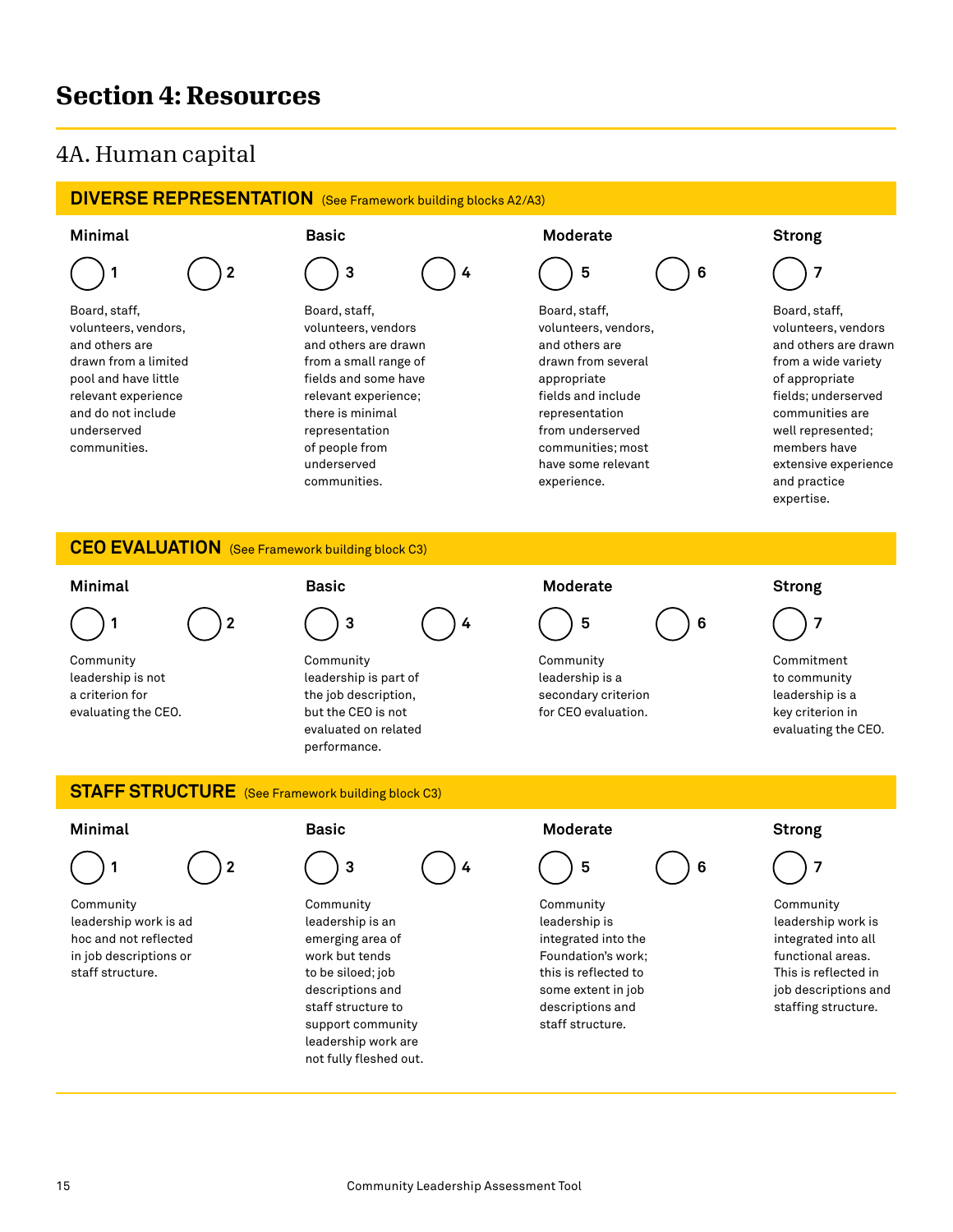## **PROFESSIONAL DEVELOPMENT** (See Framework building block C3)



# **BOARD DEVELOPMENT/EDUCATION** (See Framework building blocks B2/C3)



The Foundation does not actively educate Board members on community issues.





The Foundation occasionally engages Board members on community issues, through guest presentations or site visits, for example.



The Foundation regularly engages Board members on community issues through ongoing opportunities to learn and participate.





The Foundation keeps Board members abreast of community issues and encourages them to serve as advocates.

# 4B. Donor engagement

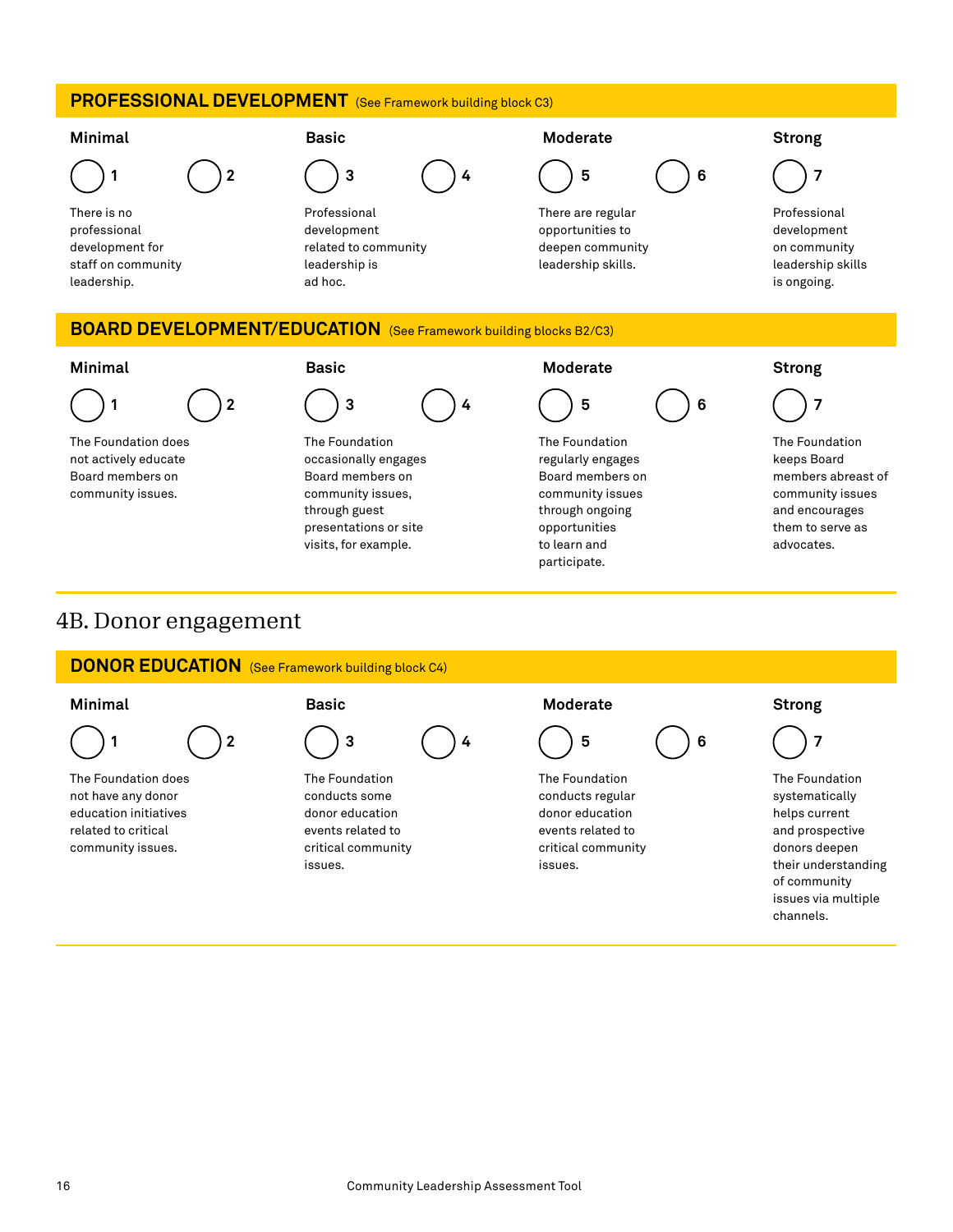### **DONOR LEADERSHIP** (See Framework building block C4)

### The Foundation supports donors' financial contributions to community causes, but the Foundation has little additional contact with donors. The Foundation makes some effort to connect donors to co-investors, policymakers, and/ or community organizations. Donors are not equipped to leverage their influence in substantial ways. The Foundation connects donors to co-investors, policymakers, and/ or community organizations. Some donors are comfortable leveraging their influence beyond their financial  **1 2 3 4 5 6 7 Minimal Basic Moderate Strong**

# 4C. Business model

# **AWARENESS OF COSTS FOR COMMUNITY LEADERSHIP** (See Framework building block C5)

### **Minimal Basic Moderate Strong**

The Foundation does not have a clear sense of costs associated with its services, including its community leadership work.



The Foundation has a general sense of the cost of each service relative to the revenue it generates, with a limited sense of the cost of its community leadership work.

contributions.

The Foundation has a strong sense of the cost of each service it provides relative to the revenue it generates, with a growing, but incomplete, sense of the cost of its community leadership work.

The Foundation's donors use their influence and connections to advance community leadership efforts; The Foundation facilitates connections to other co-investors, policymakers, and/ or community organizations.

The Foundation knows the cost of each service it provides relative to the revenue it generates, including community leadership work.

# **SUPPORT FOR COMMUNITY LEADERSHIP** (See Framework building block C5)



The Foundation does not maintain a budget in support of its community leadership work.



The Foundation allocates limited resources toward its community leadership work, but is not currently seeking to increase that allocation.

### **Minimal Basic Moderate Strong**



The Foundation sustainably supports its community leadership efforts through the allocation of resources, but is not actively seeking to increase that allocation or develop new revenue sources for increased investment in community leadership.



The Foundation aligns resources as needed to serve community leadership efforts and/or seeks to develop new revenue sources to support community leadership.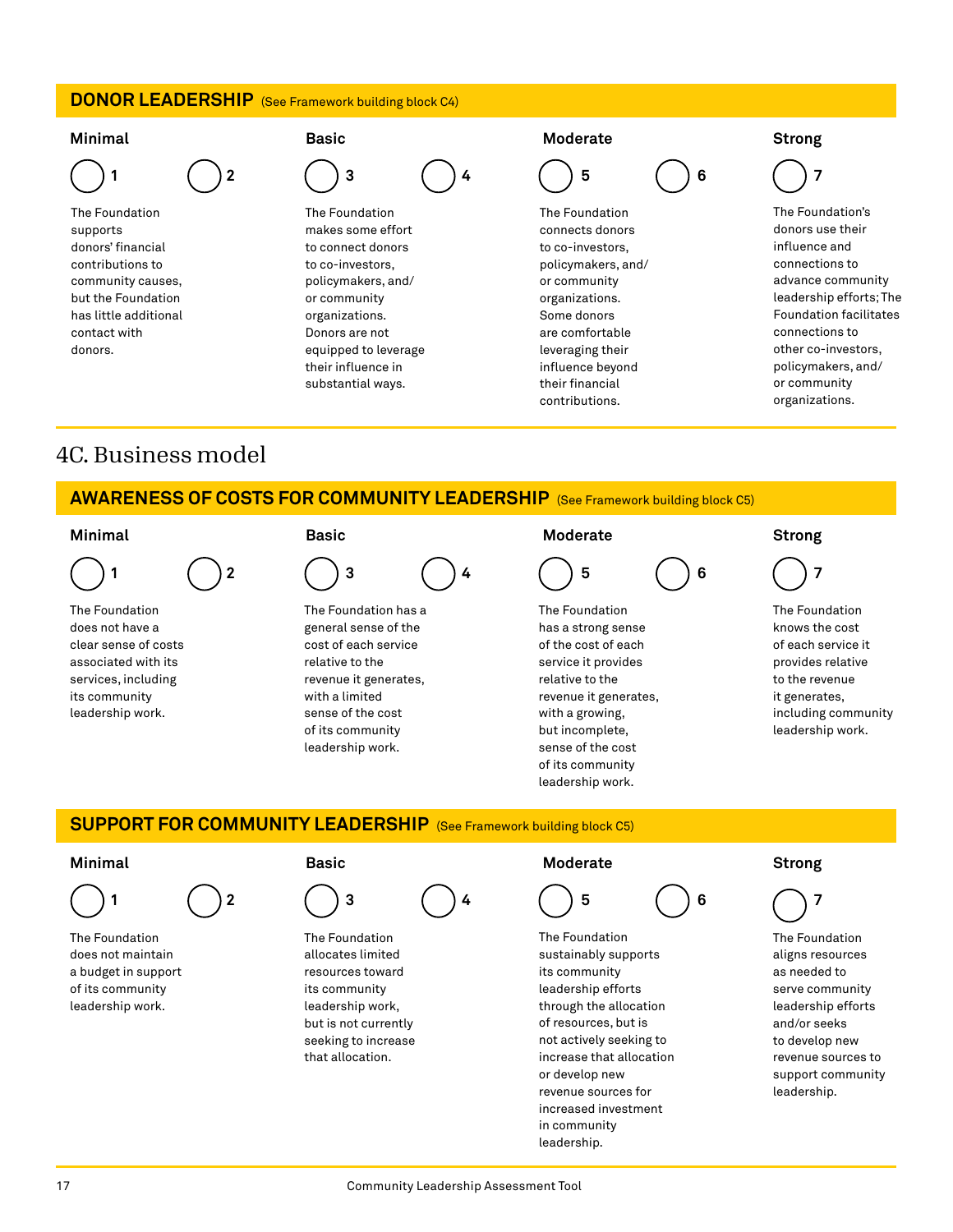### **INVESTMENTS OUTSIDE OF GRANTMAKING** (See Framework building block D4)



The Foundation does not have extensive expertise about community and portfolio investments outside of grantmaking outside of grantmaking (real estate, venture capital, permanent community endowments, etc.).



The Foundation has expertise related to community and portfolio investments outside of grantmaking and uses some of these resources to support community leadership efforts.



The Foundation maintains community and portfolio investments outside of grantmaking and uses a significant portion of these resources to support community leadership efforts.



The Foundation knows how to use community and portfolio investments outside of grantmaking to support community leadership efforts.

### **SOCIAL IMPACT INVESTING** (See Framework building block D4)



# 4D. Provide clarifying comments on any items in

the Resources section.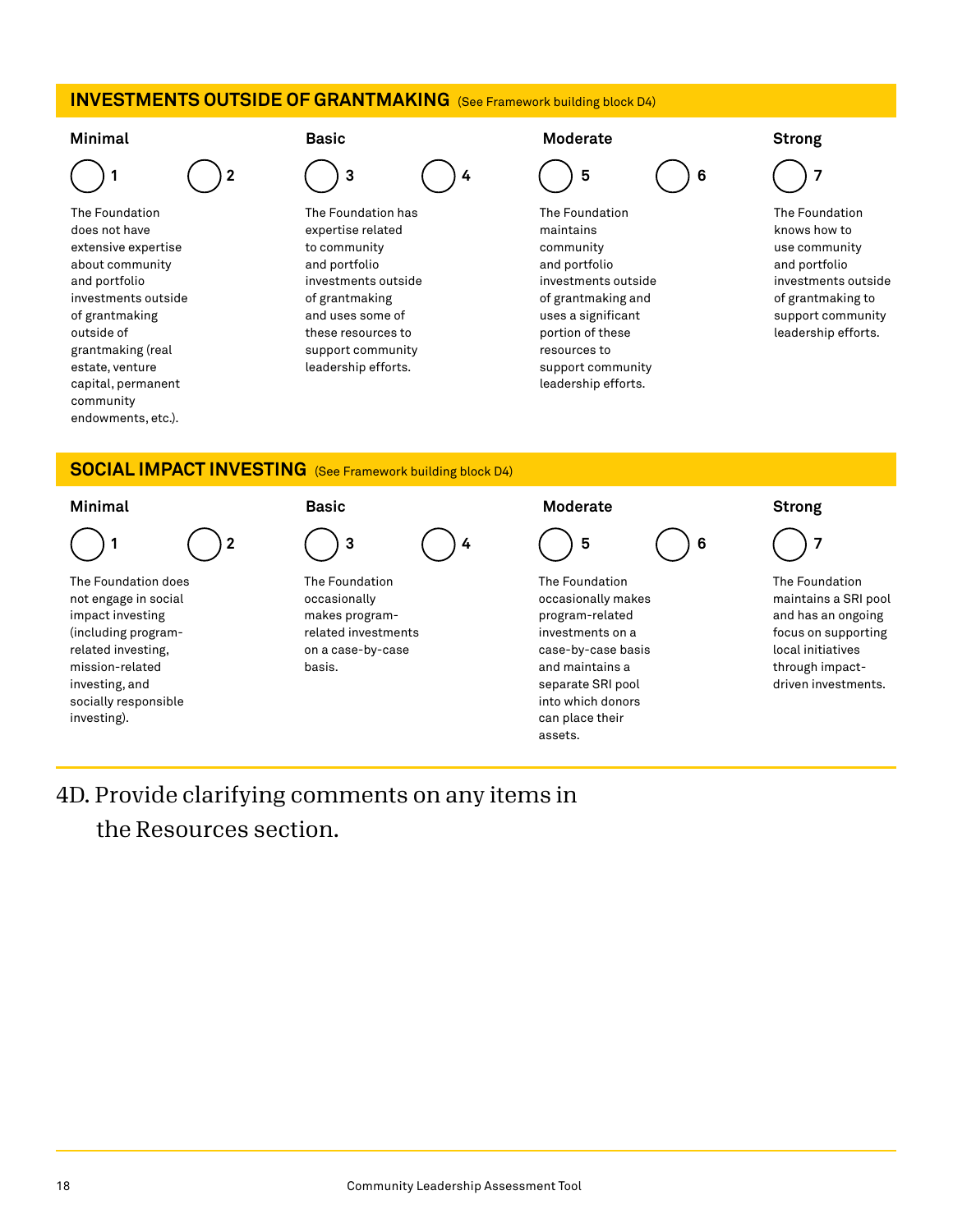# **Section 5: Understanding and skills**

# 5A. Community knowledge

# **COMMUNITY CONTEXT AND HISTORY** (See Framework building block D1)



Foundation staff have little knowledge of the community's history and current leadership, economy, or demographics.



Foundation staff have some current and historical knowledge.

### **Minimal Basic Moderate Strong**



The Foundation has begun efforts to enhance staff knowledge about the community's history and current landscape.



The Foundation has current and historical knowledge of the institutions, leadership, economy, demographics, natural and built environment and culture of its area. The Foundation commits to continued learning through learning events and monitoring community wellbeing indicators.

### **RESEARCH** (See Framework building block D1)



The Foundation does not commission research or seek out research on community needs, assets, and solutions.



The Foundation seeks out research on community needs, assets, and solutions, but this data does not inform its work and is not shared with the community.

# **Minimal Basic Moderate Strong**



The Foundation seeks out objective information and/or also commissions research, and sometimes shares this information with the community and sometimes uses this data to inform its work.



The Foundation finds or generates objective information it needs but may not have. The Foundation shares the information with the community and uses this information to inform its work.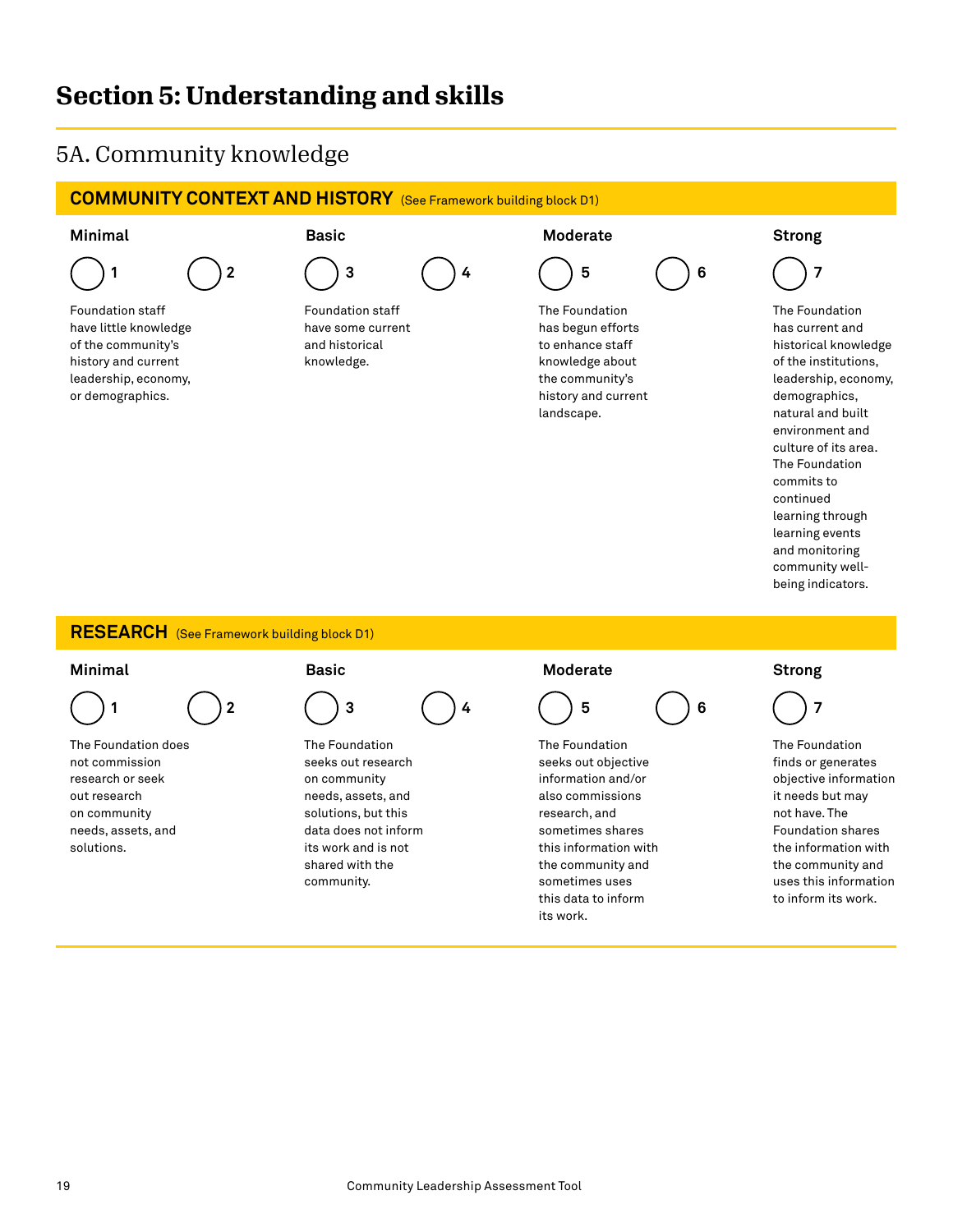# 5B. Community change processes

### **NETWORKS** (See Framework building blocks C1/D2)



The Foundation has a limited understanding of the organizations, individuals, and associations working on community improvement.



The Foundation has some understanding of the organizations, individuals, and associations working on community improvement but are not aware of where to seek expertise in a particular area.



The Foundation understands the organizations, individuals, and associations working on community improvement; Foundation staff can name entities and have a sense of what each entity does.



The Foundation understands the networks of organizations, individual, and associations working on community improvement. The Foundation knows who is leading or could lead work in areas of interest.

## **COORDINATION AMONG NETWORKS** (See Framework building blocks C1/D2)



The Foundation does little work to coordinate and collaborate among stakeholders (community members, policymakers, and/ or business) that support community improvement.



The Foundation has a sense of how to coordinate and collaborate among stakeholders that support community improvement, but rarely does so.



The Foundation understands how to coordinate and collaborate among stakeholders that support community improvement, and often facilitate or are involved in such processes.



The Foundation helps to ensure coordination and collaboration among stakeholders that support community improvement and when necessary works to reform or strengthen those systems.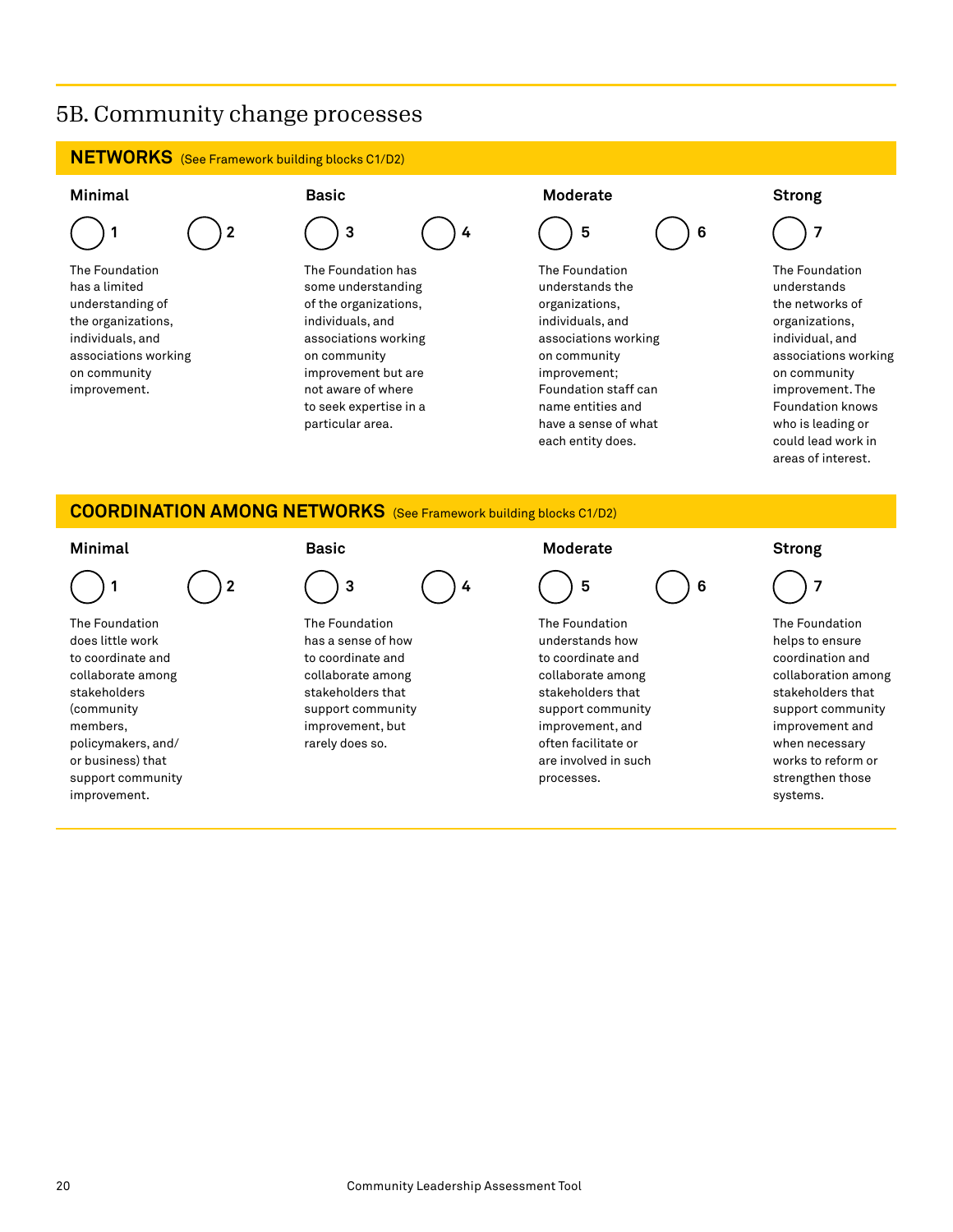# 5C. Communications

### **COMMUNICATIONS STRATEGY** (See Framework building block D3)



Rare engagement in external outreach and no strategy for doing so; key target audiences for community leadership work have not been identified.



No formal communications strategy for community leadership work exists but organization does occasional general outreach when opportunities arise.

### **Minimal Basic Moderate Strong**



Communications strategy exists but is not tailored to key target audiences and messages for community leadership work are not typically revised to adjust to changing contexts.



The Foundation maintains a clear strategy for communications with distinct messaging about its community leadership work to prioritized audiences; strategy and messaging are regularly revised in light of changing contexts.

### **GOAL AND MESSAGE ALIGNMENT** (See Framework building block D3)



Key messages at times fail to support the Foundation's community leadership goals.



Key messages generally support the Foundation's community leadership goals but they are not always tailored with community leadership goals in mind.



Key messages are tailored to support and align with the Foundation's community leadership goals.



Messages are highly effective at furthering the Foundation's community leadership goals.

### **DISSEMINATION** (See Framework building block D3)



The Foundation does not disseminate information about is community leadership work to key audiences.

 **1 2 3 4 5 6 7**

The Foundation disseminates information about its community leadership work but does not adjust messages for different target audiences.

### **Minimal Basic Moderate Strong**



The Foundation broadly disseminates information about its community leadership work to target audiences, but could make such messages more timely, tailored, and specific.



The Foundation broadly disseminates timely, easily accessible information about its community leadership work through specific messaging tailored to key audiences. Foundation is a trusted source of information; Others cite the Foundation's research.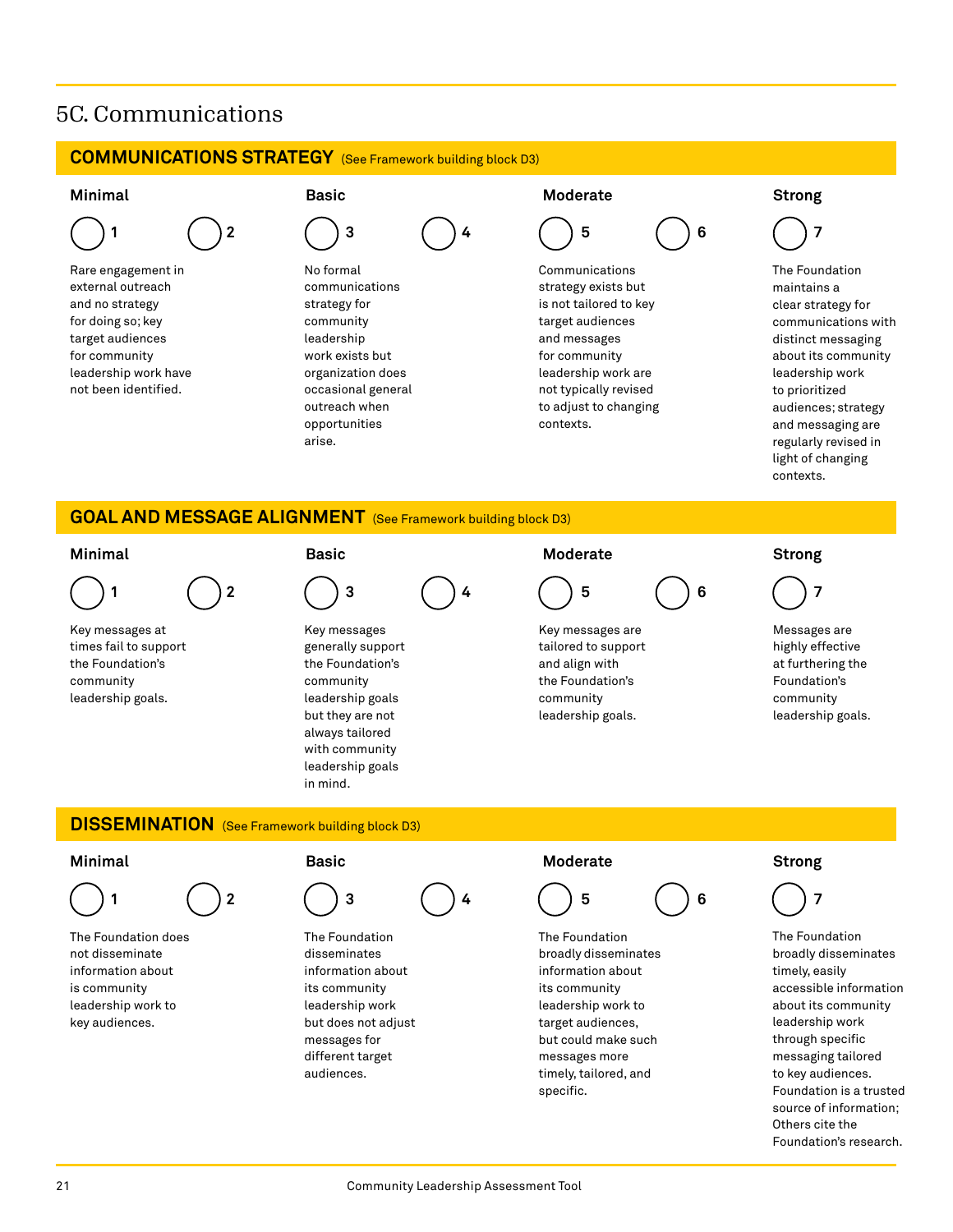# 5D. Strategic orientation

## **ROLES** (See Framework building blocks C2/D4)





The Foundation has no clear sense of its leadership role and has not operationalized how to deploy its resources to leverage change.



The Foundation claims a leadership role but has not defined that role or operationalized how to deploy its resources to leverage change.





The Foundation understands and embraces its overall leadership role but has not operationalized how to deploy its resources to leverage change.



The Foundation understands the multiple roles and range of tools it can use to leverage change.

# 5E. Public policy



# **CAPACITY TO ENGAGE IN POLICY CHANGE** (See Framework building blocks C3/D5)





No readiness, skills, or contacts to participate in substantive policy discussions.



Some readiness and skills to participate in policy discussions, but the organization does not have the contacts to influence them.

**Minimal Basic Moderate Strong** 

skills and some contacts to influence policy discussions but they need strengthening.



- 
- 

Staff are wellrespected and regularly called upon to participate in or lead policy discussions.

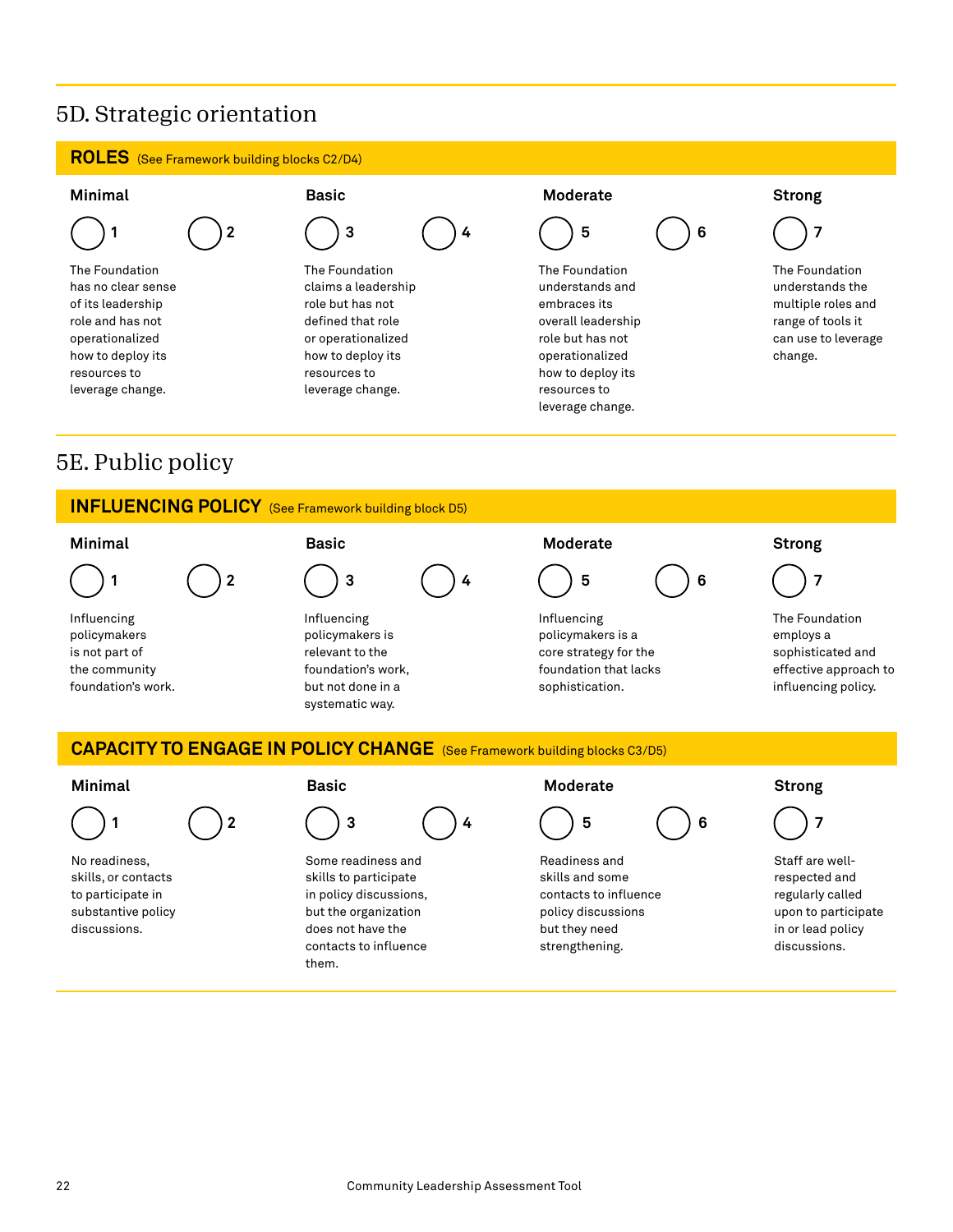# 5F. Evaluation

# **EVALUATION** (See Framework building block D6)



learning.

# 5G. Provide clarifying comments on any items in the Understanding and Skills section.